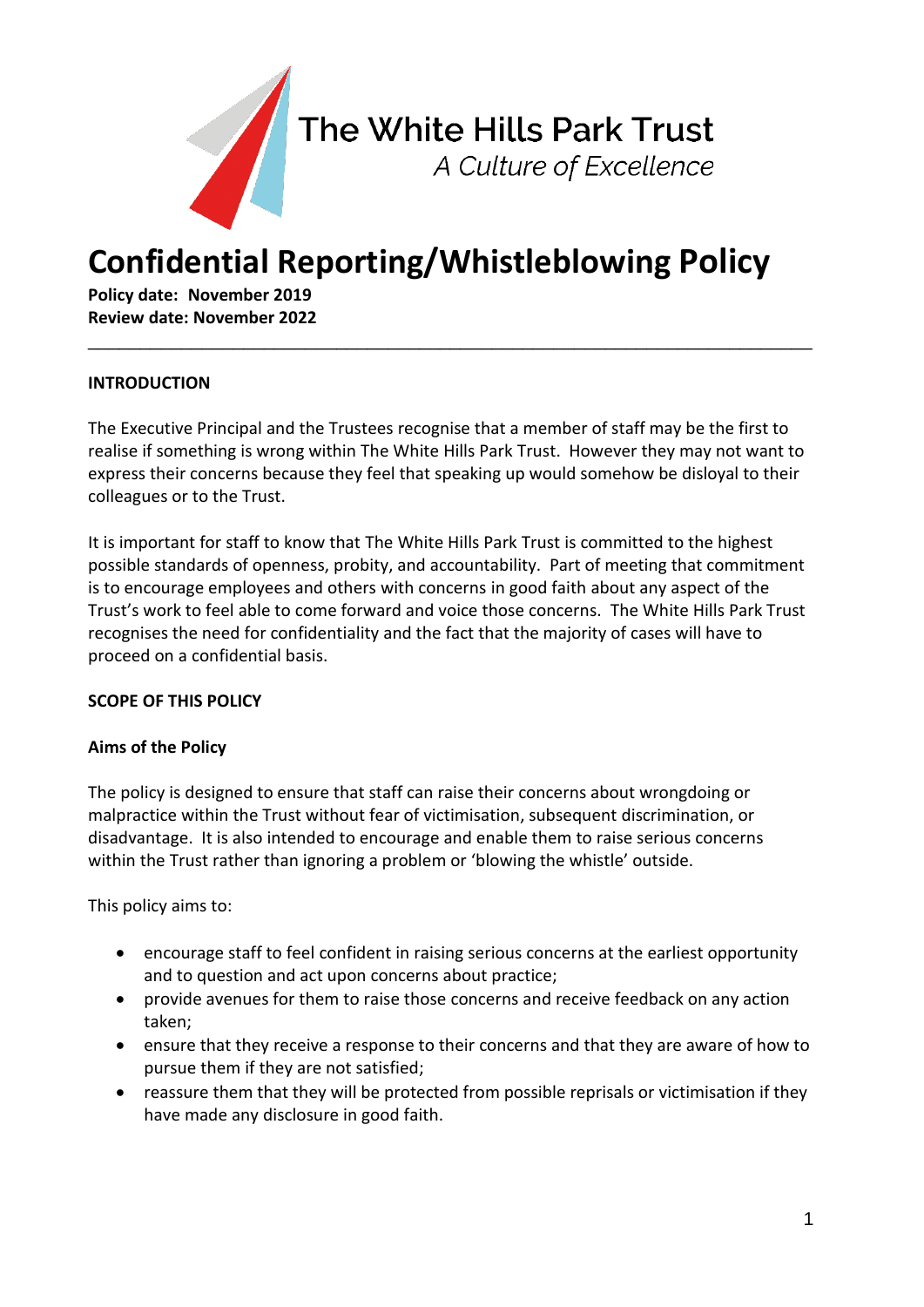## **Range of the Policy**

The policy is intended to enable those who have concerns regarding wrongdoing or malpractice to report those concerns at the earliest possible opportunity so that they can be properly investigated. The policy is not, however, intended to replace existing procedures, for example:

- if the concern relates to someone's own treatment as a member of staff, they should raise this under the existing grievance or harassment procedure, as appropriate;
- if a parent or other user of the Trust has a concern about services provided, they should raise this as a complaint to the Trust;
- some areas of service have their own specific procedures which need to be followed, this is particularly important for Child Protection issues.

Where concerns are raised, the subsequent investigation may take the form of any appropriate procedure, either internal or external, e.g. an internal audit enquiry or a Police investigation.

The person who has raised the concerns will ordinarily be kept informed of progress and of the outcome of any investigation.

## **Who can raise a concern under this Policy?**

The provisions of the policy apply to all:

- Employees within The White Hills Park Trust
- Members, Trustees and Governors of the Trust
- Employees of contractors working for the Trust, e.g. agency staff
- Employees of suppliers/contractors
- Voluntary workers within the Trust

# **What should be reported?**

A qualifying disclosure means any disclosure of information that in the reasonable belief of the employee is made in the public interest. Staff should report any concerns that they have about service provision or about the conduct of Employees or Trustees of the Trust or others acting on behalf of the Trust that:

- make them feel uncomfortable in terms of known standards, or
- are not in keeping with the Trust's regulations and policies, or
- fall below established standards of practice, or
- are improper behaviour

These concerns might relate to:

- conduct which is an offence or a breach of the law
- disclosures related to miscarriages of justice
- discrimination, including but not limited to age, race, sex, sexual orientation, religion or belief, gender re-assignment, disability, pregnancy or maternity and marriage or civil partnership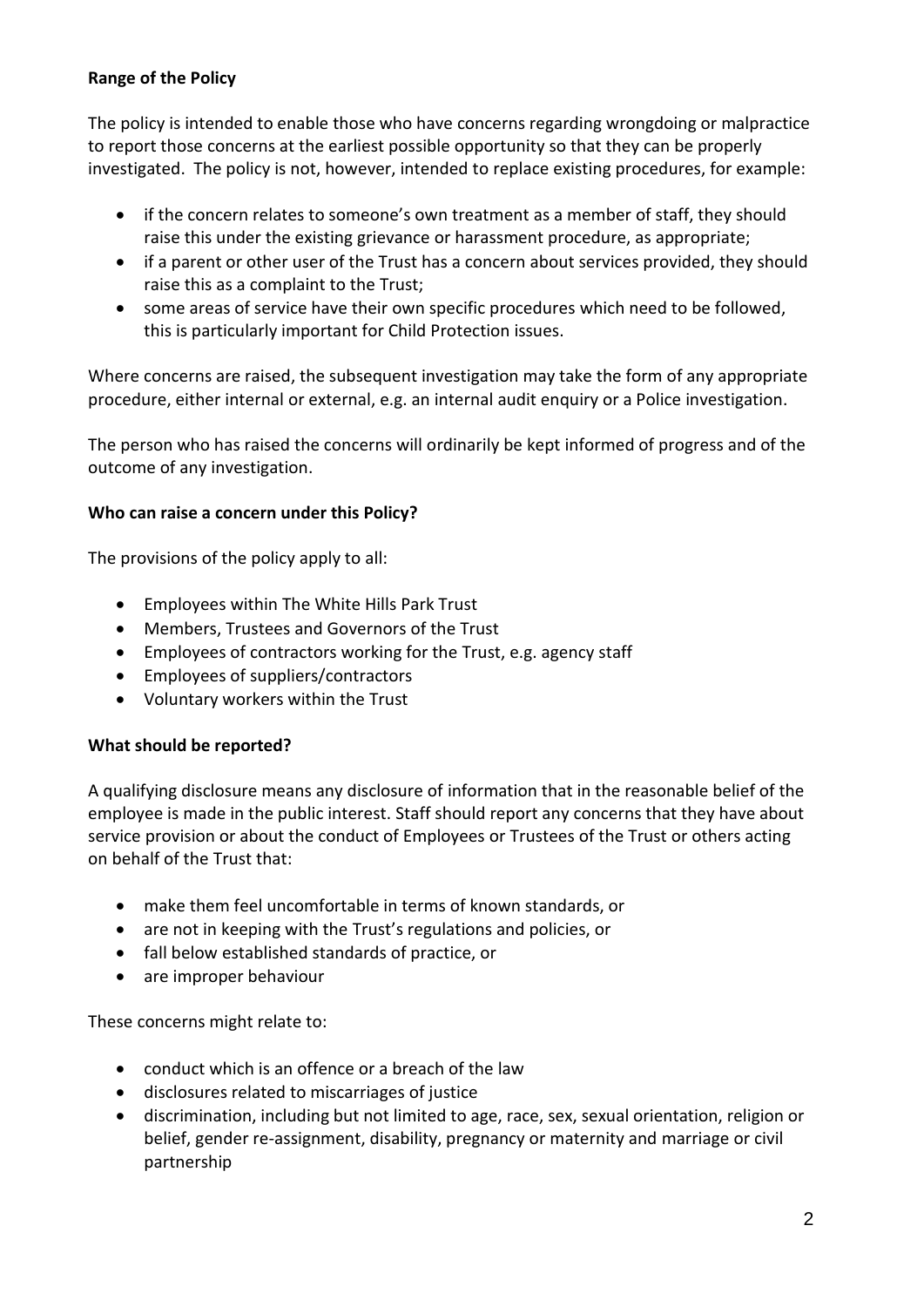- health and safety of the public and/or other employees
- damage to the environment
- unauthorised use of public/Trust's funds
- possible fraud and corruption
- neglect or abuse of staff, students or authorised visitors', or
- other unethical conduct

## **SAFEGUARDS**

#### **The Legal Framework**

The Public Interest Disclosure Act 1998 provides legal protection, in certain circumstances, to workers making disclosures the public interest about malpractice.

The Act makes it unlawful for an employer to dismiss anyone or allow them to be victimised on the basis that they have made an appropriate lawful disclosure in accordance with the Act.

#### **Harassment or Victimisation**

The White Hills Park Trust is committed to good practice and high standards and to being supportive of its staff.

The White Hills Park Trust recognises that the decision to report a concern can be a difficult one to make. If a member of staff honestly and reasonably believes what they are saying is true, they should have nothing to fear because they will be doing their duty to the Trust, their colleagues, and those for whom they are providing a service.

The White Hills Park Trust will not tolerate any harassment or victimisation (including any informal pressures) and will take the appropriate action to protect staff when they raise a concern in the public interest.

## **Support for the Person Raising Concerns**

Throughout the process the member of staff:

- will be protected from suffering a detriment, bullying or harassment from another employee
- will be given full support from the management and Trustees of The White Hills Park Trust
- their concerns should be taken seriously
- the Trust will do all it can to help them throughout the investigation e.g. provide access to advocacy services where the individual has no access to Trade Union Support.

If, following discussions with the member of staff, the Executive Head Teacher and Trustees consider redeployment on a temporary basis is appropriate, the Trust will seek to arrange for this to take place via liaison with other schools and where possible the Local Authority.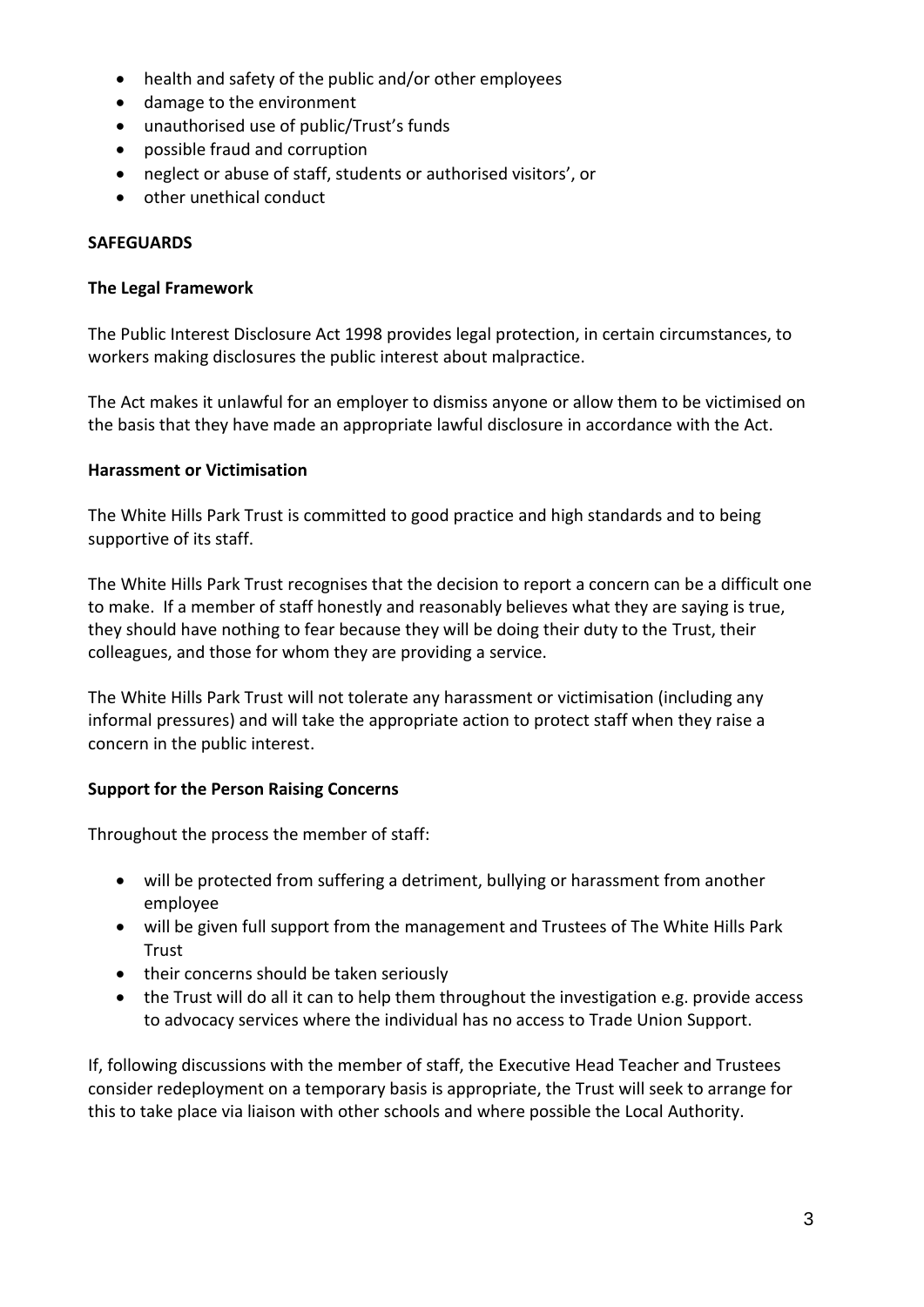## **Confidentiality**

All concerns will be treated in confidence and any records relating to the case should be handled in accordance with the General Data Protection Regulations. Every effort will be made not to reveal the identity of the member of staff who raises concerns, should that be their wish.

If the concerns raised are investigated as part of the disciplinary/grievance/ harassment procedures, it may be that it is not possible to take the appropriate action on the disclosure without the help of the person raising the concerns. As a result, they may be asked to come forward to act as a witness. If they agree to this, they will be offered the appropriate advice and support.

## **Anonymous Allegations**

This policy encourages staff to put their name to their allegation whenever possible. Concerns expressed anonymously are much less powerful but they may be considered at the discretion of the Trust. In exercising this discretion the factors to be taken into account would include:

- the seriousness of the issue raised
- the credibility of the concern; and
- the likelihood of confirming the allegation from other sources.

## **Untrue Allegations**

Some concerns raised may, when investigated, prove to be groundless. If a concern is raised or an allegation made in good faith by someone reasonably believing it to be true and their concerns are not confirmed by investigation, they should have nothing to fear as the Trust will recognise their genuine motives. However, it needs to be stated, should someone make an allegation frivolously, maliciously or for personal gain, disciplinary action may be taken against them.

# **RAISING A CONCERN**

## **Who should a concern be raised with?**

As a first step, staff should normally raise concerns with their Head of Department or with the Head of School. This might depend, however, on the seriousness and sensitivity of the issues involved and who is suspected of the wrongdoing.

If this is not appropriate, for example, if they are the person or persons about whom the concerns relate, staff should raise their concerns with the Chair of Trustees.

If an individual is unsure whether or not to raise a concern or wants confidential advice*,* they may wish to consult their Trade Union. Alternatively, they can contact the independent charity Public Concern at Work on 020 7404 6609 or at [helpline@pcaw.co.uk.](mailto:helpline@pcaw.co.uk)Their lawyers can give individuals free confidential advice on how to raise a concern about serious malpractice at work. It is possible for employers to register for assistance with Public Concern at Work, for a fee. For additional information on Public Concern at Work and how it might help you, please visit [www.pcaw.co.uk](http://www.pcaw.co.uk/)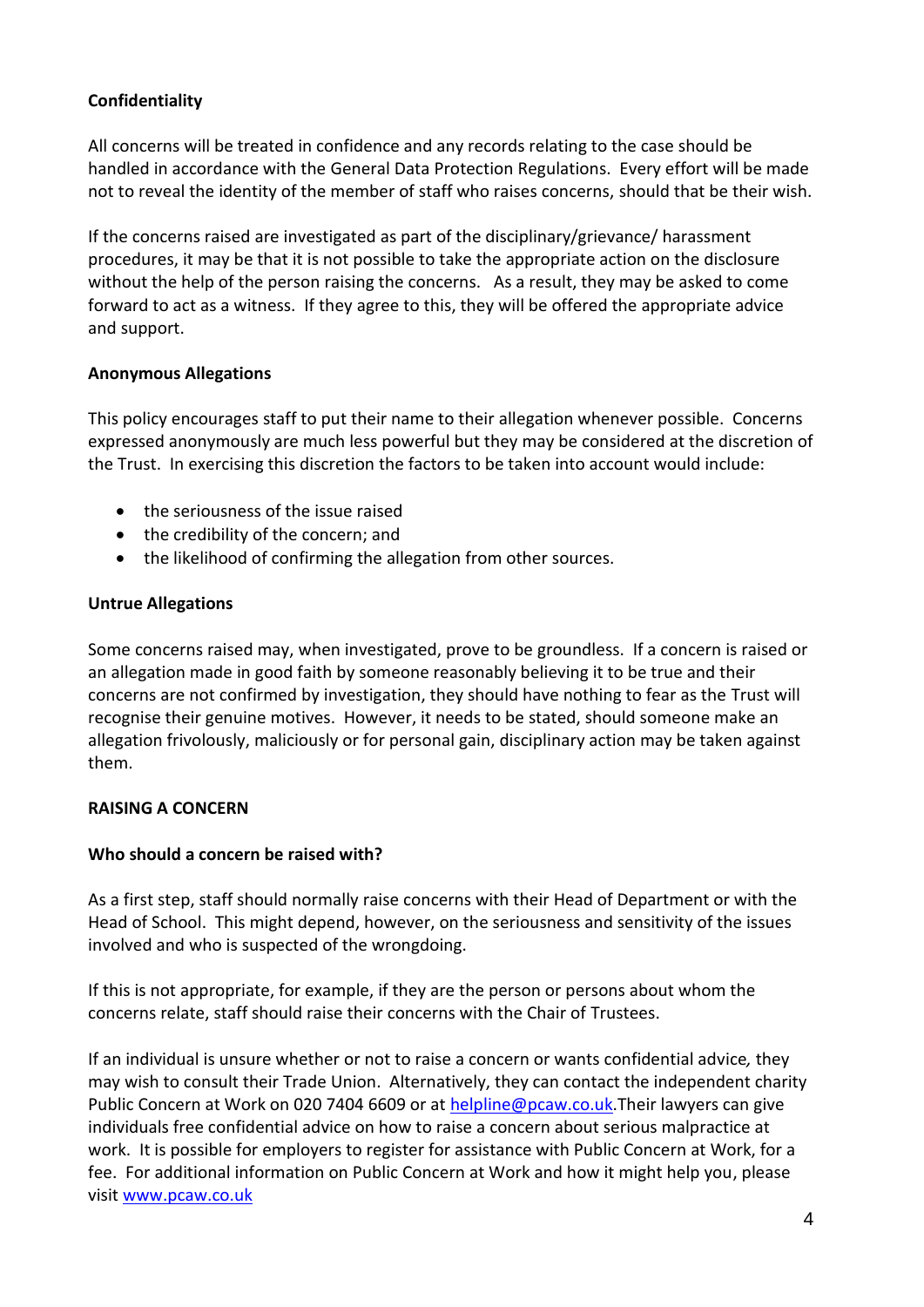## **How to raise concern(s)**

Staff may raise their concern by telephone, in person or in writing. In the interests of confidentiality, staff may raise concerns via their Trade Union. The earlier they express their concern, the easier it is to take action. They will need to provide the following information:

- the background and history of the concern (giving relevant dates);
- the reason why they are particularly concerned about the situation.

Although they are not expected to prove beyond doubt the truth of their suspicion, they will need to demonstrate to the person contacted that there are reasonable grounds for their concern.

Staff may wish to consider discussing their concern with a colleague first and they may find it easier to raise the matter if there are two (or more) of them who have had the same experience or concerns.

They may invite their Trade Union, professional association representative or a friend to be present during any meeting or interviews in connection with the concerns they have raised.

## **HOW THE TRUST WILL RESPOND**

The White Hills Park Trust will take their concerns seriously and will respond to them.

In order to be fair to all employees, including those who may have been wrongly or mistakenly accused, initial enquiries will be made to decide whether an investigation is appropriate and, if so what form that investigation should take.

Where concerns or allegations fall within the scope of specific Trust procedures, then they would normally be referred for consideration under those procedures.

As a result of this, where appropriate, the concerns raised may:

- be investigated by management, internal audit or through the discipline/grievance/ harassment process;
- be referred to the external auditors;
- be referred and dealt with under the established child protection procedures
- form the subject of an independent inquiry.

Within ten working days of your concern being raised the Executive Principal (or Chair of Trustees if internally raised with him/her) will write to the person raising the concern:

- acknowledging that their concern has been received;
- indicating how the Trust propose to deal with the issue;
- telling them whether any further investigations will take place (and if not, explaining why this is the case);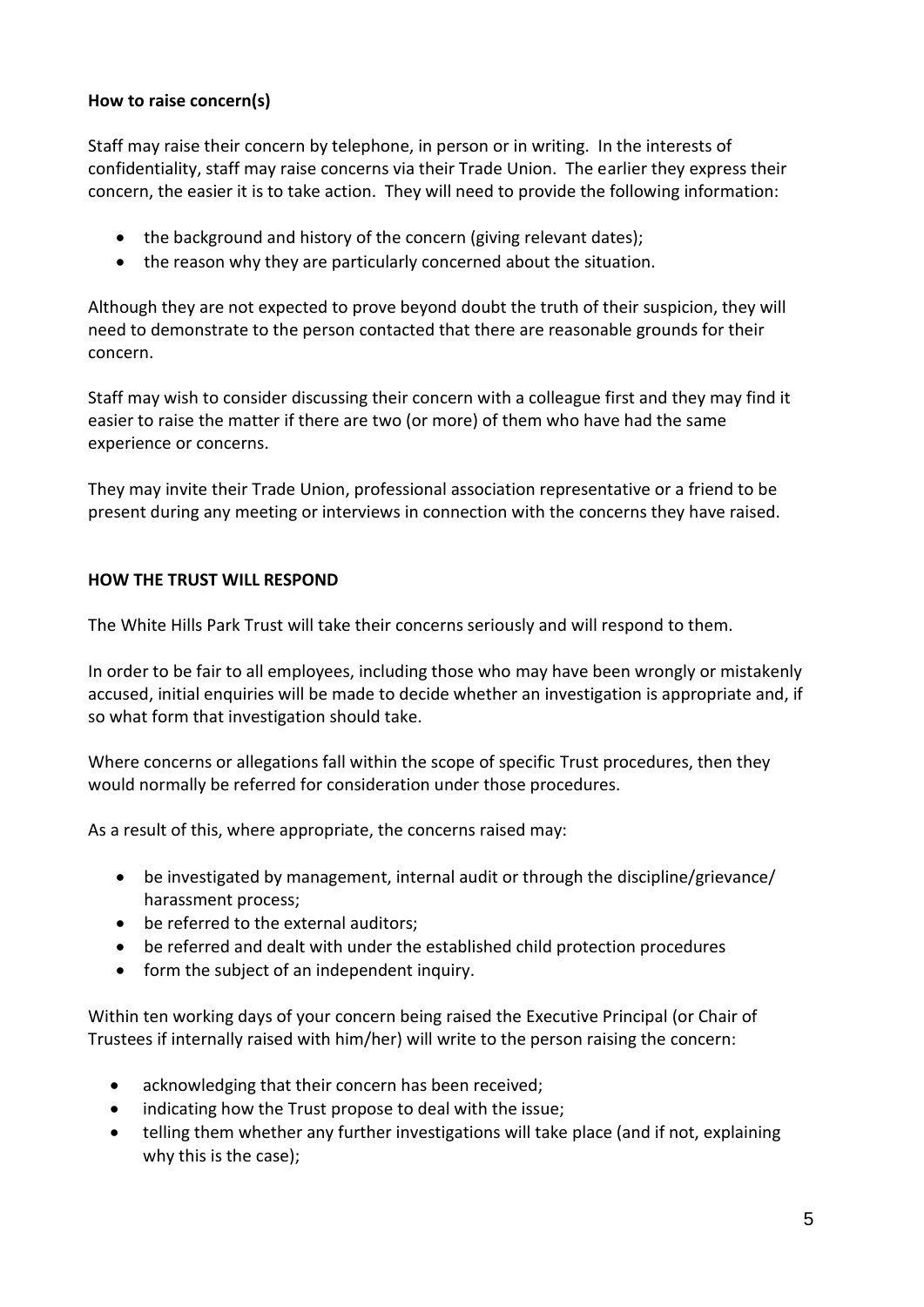• supplying them with information on staff support mechanisms.

The amount of contact between the person raising the concern and those considering the issues will depend on the nature of the matters raised, the potential difficulties involved and the clarity of the information provided. It is likely that the person raising concern will be interviewed to ensure that their disclosure is fully understood.

A meeting can be arranged away from the workplace, if they wish, and a union or professional association representative or a friend may accompany them in support.

The Trust will do what it can to minimise any difficulties that staff may experience as a result of raising a concern. For instance, if they are asked to give evidence in criminal or disciplinary proceedings, the Trust will arrange for them to receive appropriate advice and support.

They need to be assured that their disclosure has been properly addressed. Unless there are any legal reasons why this cannot be done, they will be kept informed of the progress and outcome of any investigation.

#### **RECORD KEEPING**

The Executive Principal has overall responsibility for the maintenance and operation of this policy. He/she will maintain a record of concerns raised and the outcomes. Records will be kept in such a way so as not to endanger the confidentiality concerning the identity of the person raising concerns.

The Executive Principal will report to the Trustees as necessary.

## **HOW THE MATTER CAN BE TAKEN FURTHER**

The aim of the policy is to provide staff with an appropriate way to raise their concerns. Hopefully, they will be satisfied with any action taken as a result of their raising issues. However, should this not be the case and they feel it necessary to take the matter outside the Trust, our prescribed contacts are:

- the External Auditor
- the relevant Trade Union
- the Police

This does not prevent staff from seeking their own legal advice.

If the member of staff raises their concerns outside The White Hills Park Trust, they should ensure that it is to one of the above prescribed contacts. A public disclosure to anyone else could take them outside the protection of the Public Interest Disclosure Act and of this policy.

They should not disclose information that is confidential to the Trust or to anyone else, such as a client or contractor of the Trust, except to those included in the list of prescribed contacts.